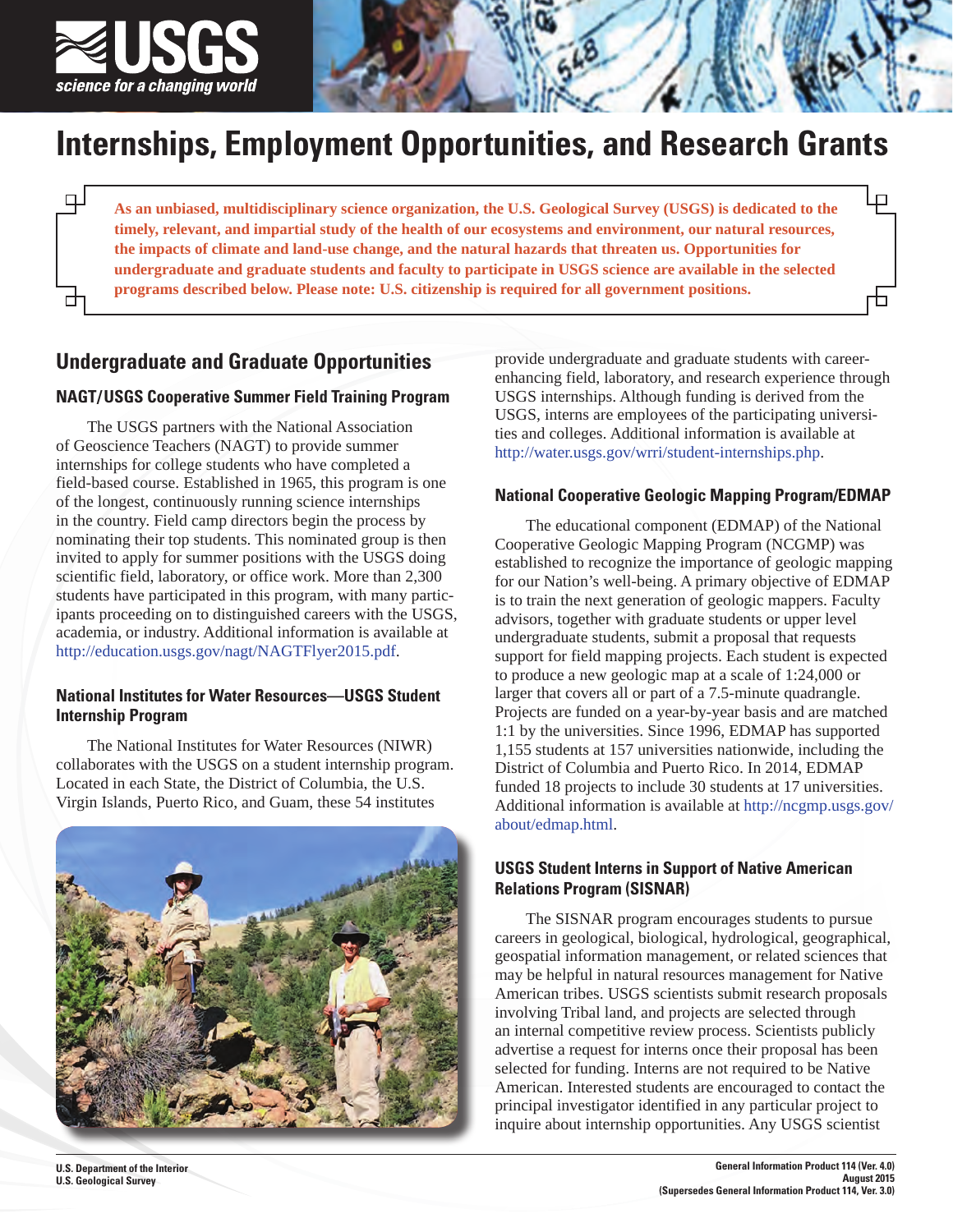interested in natural resources management for Native American tribes and in sponsoring an intern may submit a proposal during the SISNAR solicitation period, typically in November and December. Six to eight interns are funded each year. Additional information is available at http://www.usgs.gov/tribal/activities/.

## **USGS Mendenhall Research Fellowship Program**

This prestigious and competitive program allows postdoctoral fellows to conduct concentrated research with members of the USGS professional staff, linking current science expertise to the science strategy of the USGS. Often, the research is a culminating element to the fellow's formal career preparation. Each year, postdoctoral research opportunities spanning the wide range of USGS science are advertised on the Mendenhall Research Fellowship Program Web site. Research opportunities may be posted at any time during the year, and positions are filled depending on the availability of funds. Candidates must have successfully completed a Ph.D. in an area described in the research opportunity by the time employment starts. Mendenhall Fellows are appointed to the USGS for 2 years. Additional information is available at http://geology.usgs.gov/postdoc/.

## **USGS Water Science Center Programs**

USGS Water Science Centers are located throughout the United States, and many USGS Water Science Centers provide support for students. For example, the USGS Oklahoma Water Science Center hires students and recent graduates to fill temporary and entry-level positions to



assist with hydrologic field work, geographic information system (GIS) mapping, data collection and management, and data-interpretation projects. In coordination with the Water Resources Research Institute at Oklahoma State University, the USGS SISNAR program, associations with Langston University, the University of Oklahoma, and many of the 39 Native American Tribes in Oklahoma, the Oklahoma Water Science Center hires several students each year who contribute new ideas and diversity to the USGS work force by assisting with a wide range of cooperative programs. The Water Science Center program provides valuable work experience that students can use in seeking professional positions with governmental agencies and private-sector companies. Additional information about USGS Water Science Centers is available at http://water.usgs.gov/programs.html.

## **Opportunities at Specific Institutions (Representative Examples)**

- *City College of New York (CCNY) and University of Puerto Rico Mayaguez (UPRM)*—The USGS/CCNY/ UPRM Internship Program recruits high-achieving students of diverse backgrounds from CCNY and UPRM. Students applying for the program are matched with USGS scientists and placed in summer internships. For more information, contact Rafael "Willie" Rodriguez [(813) 498–5024; *rrodrigu@usgs.gov*] or Bill Schwab [(508) 457–2299; *bschwab@usgs.gov*].
- *California State University Sacramento (CSUS) and San Diego State University (SDSU)*—The USGS/CSUS and USGS/SDSU cooperative relationships support internship opportunities, through the USGS Pathways Program, to recruit high-achieving students of diverse backgrounds in various scientific fields. USGS scientists announce job opportunities through USAJOBS (https://www.usajobs. gov/) for developmental internships, which may transition to future career opportunities within the USGS workforce. Information about the California Water Science Center is available at http://ca.water.usgs.gov/ and the Western Ecological Research Center at http://www.werc.usgs.gov/, or by contacting the California Water Science Center [(916) 278–3000; *gs-w-cawsc\_dc@usgs.gov*].
- *Other Partnerships in Hydrologic Technology*—The USGS is committed to developing the science skills of under-represented groups by providing career opportunities in hydrologic technology. Through partnerships with a number of community colleges and technical schools, the USGS offers input on curricula and training to school advisory boards. Such essential hydrologic skills are needed by the USGS and by State and local management agencies. Programs currently exist with the following:
	- Gateway Community College, Phoenix, Ariz.; contact Robert Swanson [(402) 328–4110; *rswanson@usgs. gov*[\] or Brian Arnold-Renicker \[\(303\) 236–9578;](mailto:rswanson@usgs.gov)  *brenicke@usgs.gov*];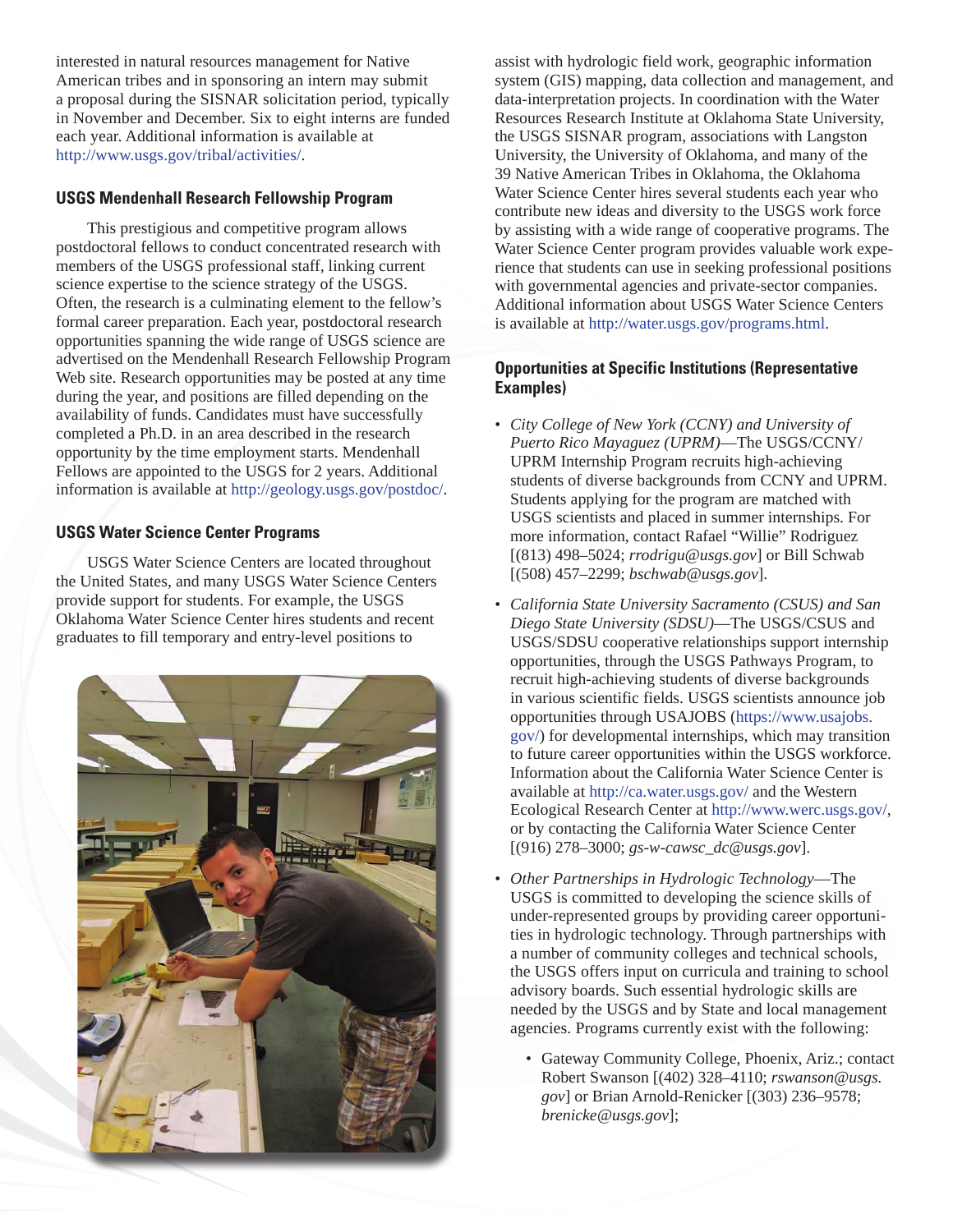- Vermilion Community College, Ely, Minn.; contact James Fallon [(763) 783–3255; *jfallon@usgs.gov*] or [Brian Arnold-Renicker \[\(303\) 236–9578;](mailto:brenicke@usgs.gov) *brenicke@ usgs.gov*];
- Western Dakota Technical Institute, Rapid City, S.D.; contact Joyce Williamson [(605) 394–3219; *jewillia@ usgs.gov*[\] or Brian Arnold-Renicker \[\(303\) 236–9578;](mailto:jewillia@usgs.gov)  *brenicke@usgs.gov*];
- Spokane Community College, Spokane, Wash.; contact Darrin Miller [(360) 312–8155 ext. 2001; *damiller@usgs.gov*];
- Midlands Technical College, Columbia, S.C.; contact John Shelton [(803) 750–6112; *jmshelto@usgs.gov*].

### **Student Employment—USAJOBS and the Pathways Program**

The USGS offers diverse employment opportunities for students in geology, hydrology, biology, cartography, computer science, cartography, and many other subfields and positions that support science. USGS student positions are publicly advertised year round on USAJOBS. Student positions can be viewed at https://www.usajobs.gov/ [StudentsAndGrads, by selecting either "Find Internships" or](https://www.usajobs.gov/StudentsAndGrads) "Find Recent Graduate Jobs" and refining the search results under Department and Agency by selecting Department of the Interior:Geological Survey.

The Pathways Program has three major components: the Internship Program, the Recent Graduates Program, and the Presidential Management Fellows (PMF) Program.

- *Internship Program*—This program provides students enrolled in an educational institution, at the high school to graduate level, an opportunity to explore a career with the Federal government. The program has two types of internship appointments: (1) students are appointed on a temporary basis, not to exceed 1 year; or (2) students are appointed to a position for a period expected to last more than 1 year that could lead to permanent employment. [Additional information is available at http://www.usgs.](http://www.usgs.gov/humancapital/sw/studentinterns.html) gov/humancapital/sw/studentinterns.html.
- *Recent Graduates Program*—This program promotes possible careers in the Federal service for individuals who have completed a qualifying associate's, bachelor's, master's, professional, doctorate, or technical degree or certification program within the preceding 2 years. Recent graduates who successfully complete this year-long program may be eligible for conversion to a permanent position with a Federal agency. Additional information [is available at http://www.usgs.gov/humancapital/sw/](http://www.usgs.gov/humancapital/sw/graduateprogram.html) graduateprogram.html.
- *Presidential Management Fellows (PMF) Program*—This program attracts outstanding graduate students to Federal service upon graduation with advanced degrees. The program is designed with a narrow focus—to develop



potential future government leaders. The Office of Personnel Management (OPM) coordinates the program on behalf of Federal agencies. OPM conducts an annual career fair in March/April in Washington, D.C., so that agencies can interview PMF candidates for selection. After successful completion of this 2-year program, PMFs are eligible for conversion to permanent career-conditional or term appointments. The program involves 80 hours of training each year, a mentor, a 4- to 6-month rotational developmental assignment typically to another agency or bureau, and a one-time reimbursement fee to OPM. Additional information is available at http://www.pmf.gov/ or by contacting an agency PMF coordinator.

## **Research Opportunities**

#### **State Water Resources Research Institute Program**

Currently, 54 Water Resources Research Institutes serve all 50 States, the District of Columbia, and three territories of the United States. Located at designated universities and colleges, the institutes support more than 200 research and information transfer projects with appropriated and matching funds. State advisory panels operate in cooperation with the USGS to set research priorities and select proposed projects. Virtually all projects provide undergraduate and graduate student training and support. More than 500 students annually have received training and support under this program in recent years. Additional information is available at http://water.usgs.gov/wrri/index.php.

## **Water Resources Research Act National Competitive Grant Program**

This matching grant program, conducted in collaboration with the State Water Resources Research Institutes, is open to investigators at any institution of higher education in